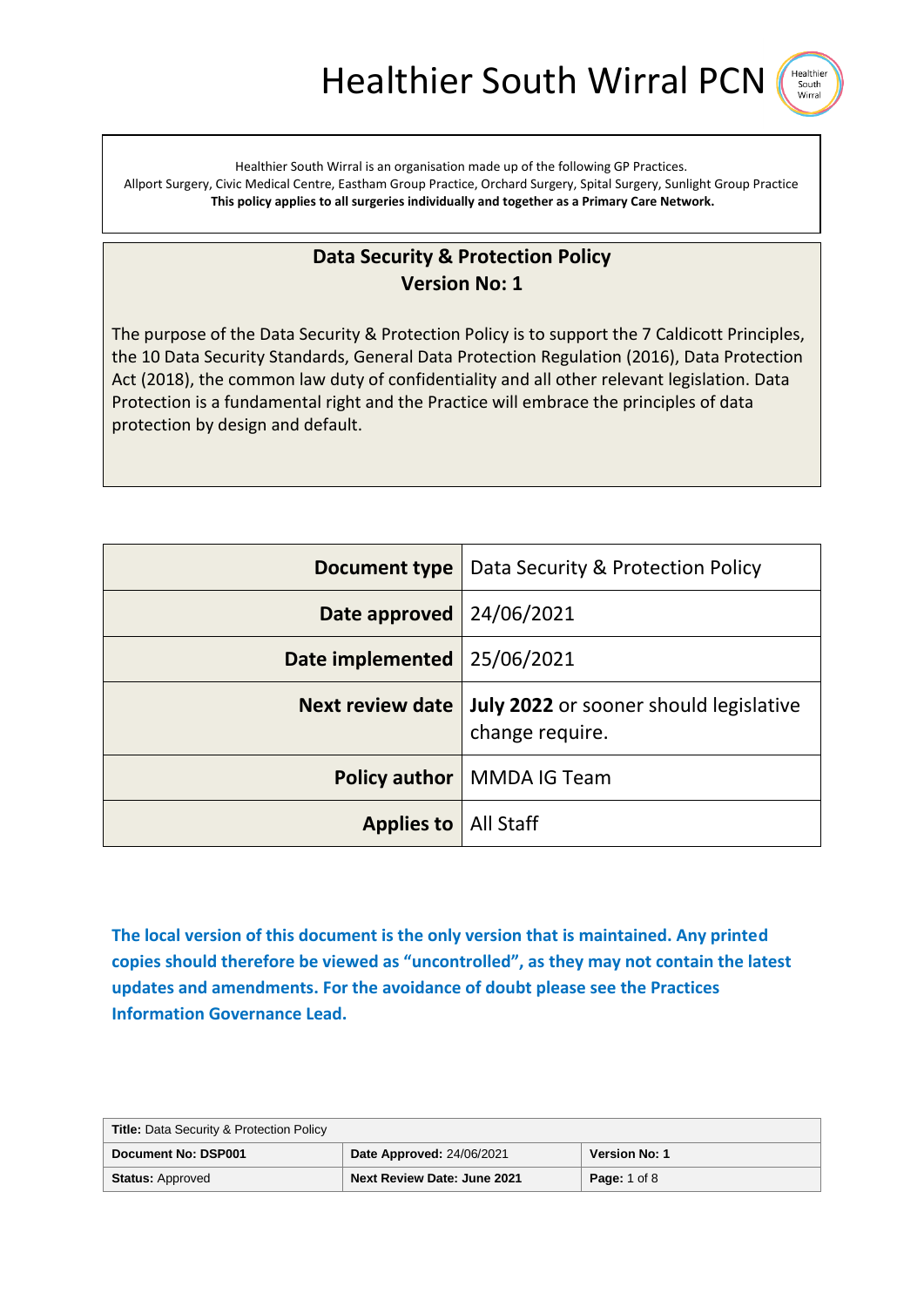

|  | 3. Duties, Accountabilities and Responsibilities4 |  |
|--|---------------------------------------------------|--|
|  |                                                   |  |
|  |                                                   |  |
|  |                                                   |  |
|  |                                                   |  |
|  |                                                   |  |
|  |                                                   |  |

| <b>Title: Data Security &amp; Protection Policy</b> |                                  |                      |
|-----------------------------------------------------|----------------------------------|----------------------|
| Document No: DSP001                                 | <b>Date Approved: 24/06/2021</b> | <b>Version No: 1</b> |
| <b>Status: Approved</b>                             | Next Review Date: June 2021      | <b>Page:</b> 2 of 8  |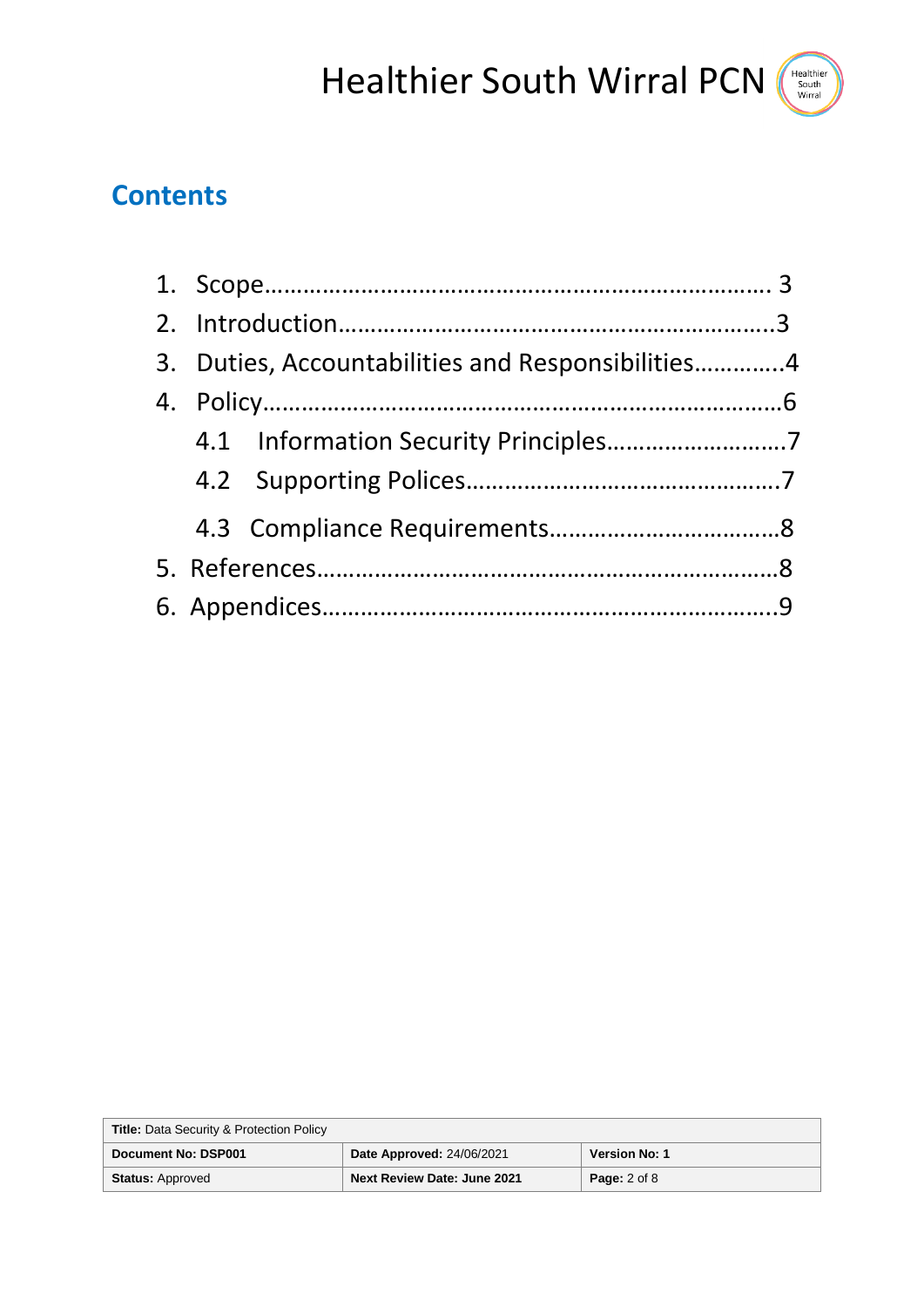

## **1.0 SCOPE**

The Practices are committed to adhering to the 10 National Data Security Guardian Standards (NDG) in order to ensure the protection and security of all Data which the Practice processes.

This policy was developed in conjunction with the guidance outlined in NHS Digital's Information Security Policy, General Data Protection Regulation, Data Protection Act 2018 and guidelines from the Information Commissioner's.

# **2.0 INTRODUCTION**

This policy outlines the approach, methodology and responsibilities for preserving the confidentiality, integrity and availability of Healthier South Wirral information. It is the overarching policy for information security and supported by specific technical security, operational security and security management policies. It supports the 7 Caldicott principles and 10 data security standards. This policy covers:

- Information Security principles
- Governance outlining the roles and responsibilities
- Supporting specific information security policies Technical Security, Operational Security and Security Management.
- Compliance Requirements.

# **3.0 DUTIES, ACCOUNTABILITIES AND RESPONSIBILITIES**

This policy applies to all those working within the Practice, in whatever capacity. A failure to follow the requirements of the policy may result in investigation and management action being taken, in line with the Practice's disciplinary policy and procedure.

The Information Governance Lead/Practice Manager must make their staff aware of the Data Security & Protection Policy at the earliest possible opportunity.

# **3.1 Practice Staff**

Information Security and the appropriate protection of information assets is the responsibility of all users and individuals are expected at all times to act in a professional and responsible manner whilst conducting business. All staff are responsible for the information security and remain accountable for their actions in relation to NHS and other UK Government information and information systems. It is mandatory that staff ensure they

| <b>Title: Data Security &amp; Protection Policy</b> |                                  |                         |
|-----------------------------------------------------|----------------------------------|-------------------------|
| Document No: DSP001                                 | <b>Date Approved: 24/06/2021</b> | <b>Version No: 1</b>    |
| <b>Status: Approved</b>                             | Next Review Date: June 2021      | <b>Page:</b> $3$ of $8$ |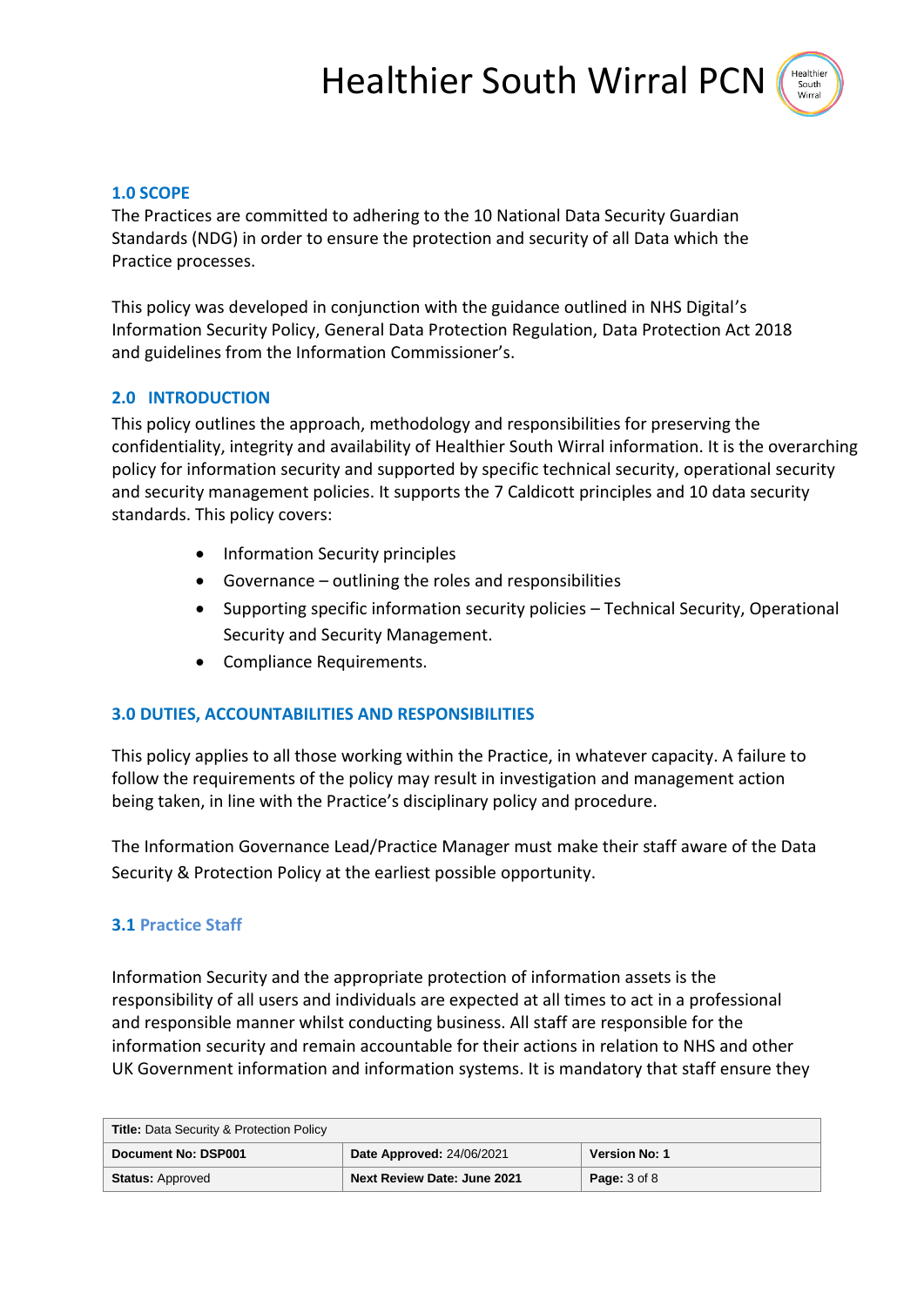Healthier South Wirral PCN South

understand their role and responsibilities, and that failure to comply with this policy may result in disciplinary action. This will be reinforced by yearly mandatory training.

## **3.2 Information Governance Lead**

The Information Governance (IG) Lead must give their full backing to all the guidelines and procedures as set out and agreed. They must ensure that their staff are aware and adhere to the policy requirements**.**

The IG Lead is responsible for:

- Understanding what information is held.
- Knowing what is added and what is removed.
- Understanding how information is moved.
- Knowing who has access and why.

All Practice Managers are individually responsible for ensuring that this policy and information security principles shall be implemented, managed and maintained in their business area. This includes:

- Appointment of Information Asset Owners (IAO) to be responsible for Information Assets in their area(s) of responsibility.
- Awareness of information security risks, threats and possible vulnerabilities within the business area and complying with relevant policies and procedures to monitor and manage such risks.
- Supporting personal accountability of users within the business area(s) for Information Security.
- Ensuring that all staff under their management have access to the information required to perform their job function within the boundaries of this policy and associated policies and procedures.

Practice Managers are accountable for information risk within the Practice and advises the Board on the effectiveness of information risk management within the Practice.

All Information Security risks shall be managed in accordance with the Practices Risk Management Policy.

| <b>Title: Data Security &amp; Protection Policy</b> |                                    |                         |
|-----------------------------------------------------|------------------------------------|-------------------------|
| Document No: DSP001                                 | <b>Date Approved: 24/06/2021</b>   | <b>Version No: 1</b>    |
| <b>Status: Approved</b>                             | <b>Next Review Date: June 2021</b> | <b>Page:</b> $4$ of $8$ |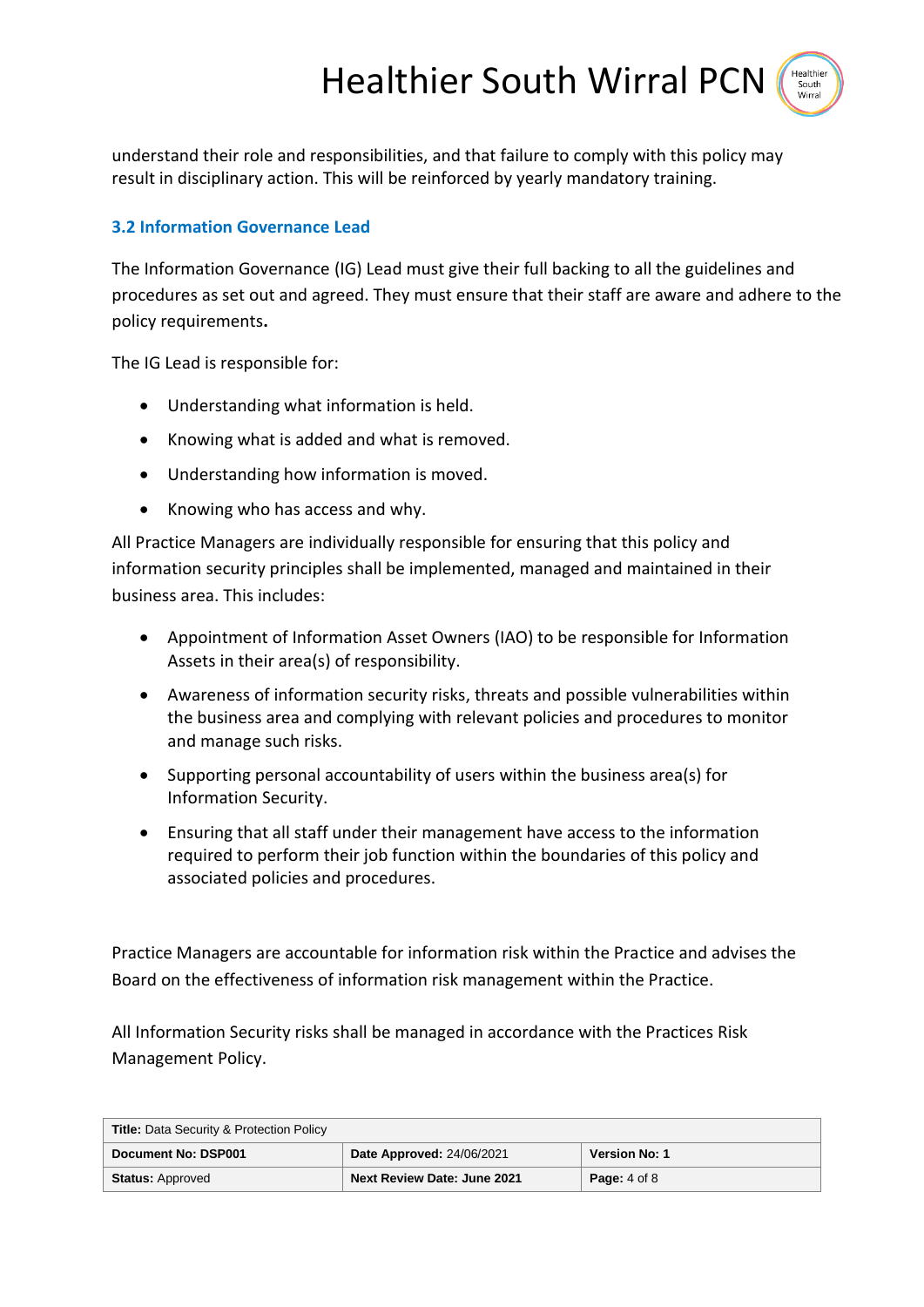# **3.3 Information Security Lead**

The Information Security Lead is responsible for the day to day operational effectiveness of the Data Security and Protection Policy and its associated policies and processes. The Information Security Lead shall:

- Lead on the provision of expert advice to the organisation on all matters concerning information security, compliance with policies, setting standards and ensuring best practice.
- Provide a central point of contact for information security.
- Ensure the operational effectiveness of security controls and processes.
- Monitor and co-ordinate the operation of the Information Security Management System.
- Be accountable to IG Lead for Information Security with the Practice.
- Monitor potential and actual security breaches with appropriate expert security resource.

# **3.4 Caldicott Guardian/IG Lead**

The Caldicott Guardian/IG Lead is responsible for:

- Ensuring implementation of the Caldicott Principles and Data Security Standards with respect to Confidential Patient Data.
- Ensuring that the Practice processes satisfy the highest practical standards for handling patient information and provide advice and support to Practice staff as required.
- Ensuring that patient identifiable information is shared appropriately and in a secure manner. The Caldicott Guardian will liaise where there are reported incidents of person identifiable data loss or identified threats and vulnerabilities in Practice information systems to mitigate the risk.

The aim of the Caldicott Guardian is to ensure the organisation implements the Caldicott principles and data security standards; there is no need to appoint a Caldicott Guardian, but there is a need to have an Information Governance Lead (sometimes referred to as a Caldicott Lead) who, if they are not a clinician, will need support from a clinically qualified individual.

| <b>Title: Data Security &amp; Protection Policy</b> |                                    |                         |
|-----------------------------------------------------|------------------------------------|-------------------------|
| Document No: DSP001                                 | <b>Date Approved: 24/06/2021</b>   | <b>Version No: 1</b>    |
| <b>Status: Approved</b>                             | <b>Next Review Date: June 2021</b> | <b>Page:</b> $5$ of $8$ |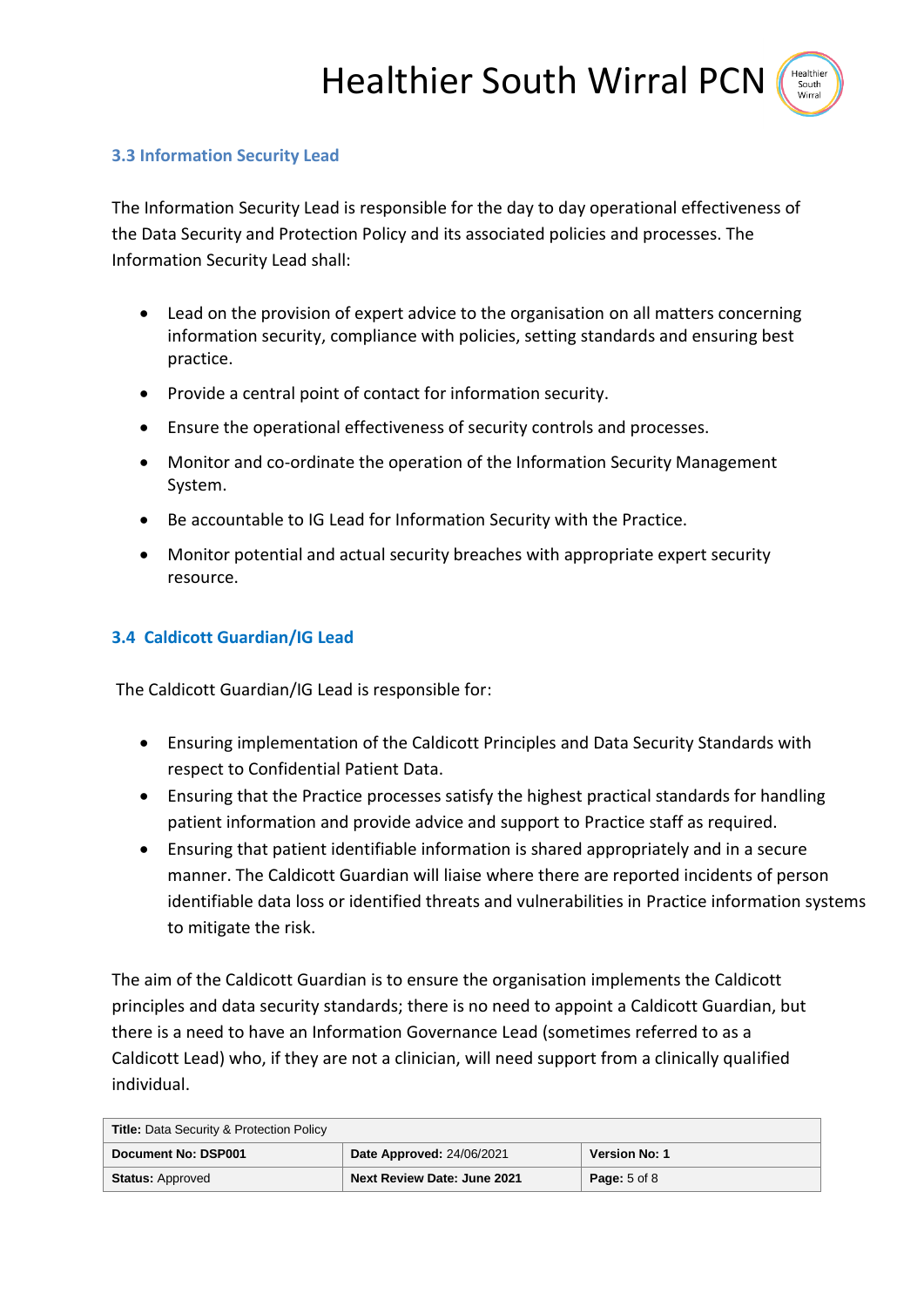

# **3.5 Data Protection Officer (DPO)**

The Data Protection Officer is responsible for ensuring the Practice remains compliant at all times with the GDPR/Data Protection Act, Privacy & Electronic Communications Regulations, Freedom of Information Act and the Environmental Information Regulations. The Data Protection Officer shall:

- Lead on the provision of expert advice to the Practice on all matters concerning the Data Protection Act, compliance, best practice and setting/maintaining standards.
- Inform and advise the organisation and its employees of their data protection obligations under the GDPR.
- Monitor the organisation's compliance with the GDPR and internal data protection policies and procedures. This will include monitoring the assignment of responsibilities, awareness training, and training of staff involved in processing operations and related audits.
- Advise on the necessity of data protection impact assessments (DPIAs), the manner of their implementation and outcomes.
- Serve as the contact point to the data protection authorities for all data protection issues, including data breach reporting.

The DPO will be independent and an expert in data protection. The DPO will be the Practice's point of contact with the Information Commissioner's Office. DPO's are required for all public authorities.

# **4.0 POLICY**

The Data Protection & Security Policy outlines the approach, methodology and responsibilities for preserving the confidentiality, integrity and availability of the Practices' information. It is the overarching policy for information security and supported by specific technical security, operational security and security management policies. It supports the 7 Caldicott principles and 10 data security standards. This policy covers:

- Information Security Principles.
- Governance outlining the roles and responsibilities. (see section 3)
- Supporting specific information security policies Technical Security, Operational Security and Security Management.
- Compliance Requirements.

| <b>Title: Data Security &amp; Protection Policy</b> |                                  |                         |
|-----------------------------------------------------|----------------------------------|-------------------------|
| Document No: DSP001                                 | <b>Date Approved: 24/06/2021</b> | <b>Version No: 1</b>    |
| <b>Status: Approved</b>                             | Next Review Date: June 2021      | <b>Page:</b> $6$ of $8$ |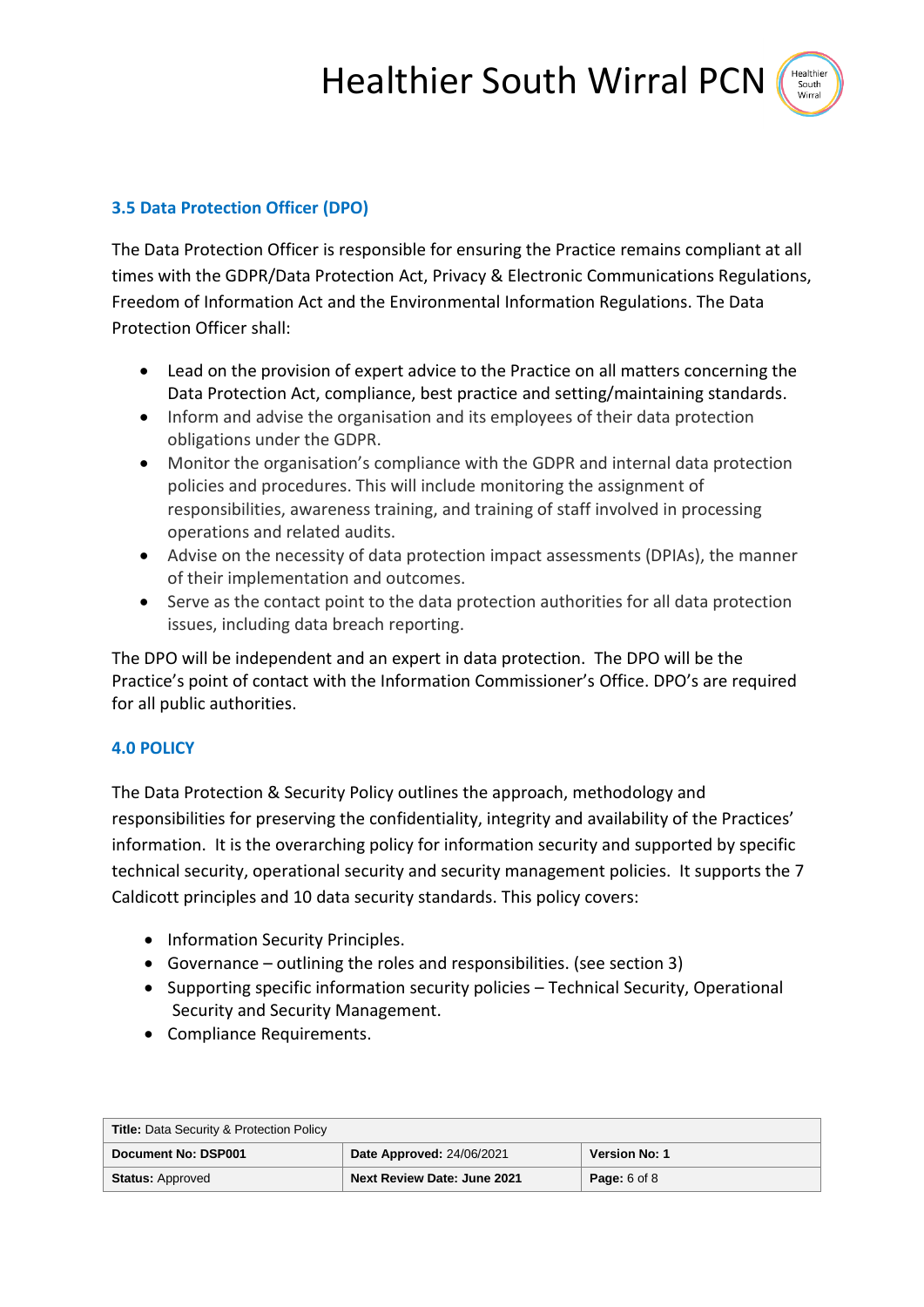South

## **4.1 Information Security Principles**

The core information security principles are to protect the following information/data asset properties:

- Confidentiality (C) protect information/data from breaches, unauthorised disclosures, loss of or unauthorised viewing.
- $\bullet$  Integrity (I) retain the integrity of the information/data by not allowing it to be modified without authorisation.
- Availability  $(A)$  maintain the availability of the information/data by protecting it from disruption and denial of service attacks.

In addition to the core principles of C, I and A, information security also relates to the protection of reputation; reputational loss can occur when any of the C, I or A properties are breached. The aggregation effect, by association or volume of data, can also impact upon the Confidentiality property.

For the NHS, the core principles are impacted, and the effect aggregated, when any data breach relates to patient medical data.

## **4.2 Supporting Policies**

The Data Security & Protection Policy is developed as a pinnacle document which has further policies, standards and guides which enforce and support the policy. The supporting policies are grouped into 3 areas: Technical Security, Operational Security and Security Management and are shown in the diagram overleaf. The Data Security & Protection Policy is closely aligned to the NHS Information Governance Strategy and relies upon, and supports, the Practice's Physical and Personnel Security policies.

### **Technical Security**

The technical security policies detail and explain how information security is to be implemented. These policies cover the security methodologies and approaches for elements such as: Encryption Policy, cloud security policy, back-up policy.

### **Operational Security**

The operational security policies detail how the security requirements are to be achieved. These policies explain how security practices are to be achieved for matters such as: acceptable use policy, mobile & remote working, business continuity policy and the use of social media.

| <b>Title: Data Security &amp; Protection Policy</b> |                                  |                      |
|-----------------------------------------------------|----------------------------------|----------------------|
| Document No: DSP001                                 | <b>Date Approved: 24/06/2021</b> | <b>Version No: 1</b> |
| <b>Status: Approved</b>                             | Next Review Date: June 2021      | <b>Page:</b> 7 of 8  |